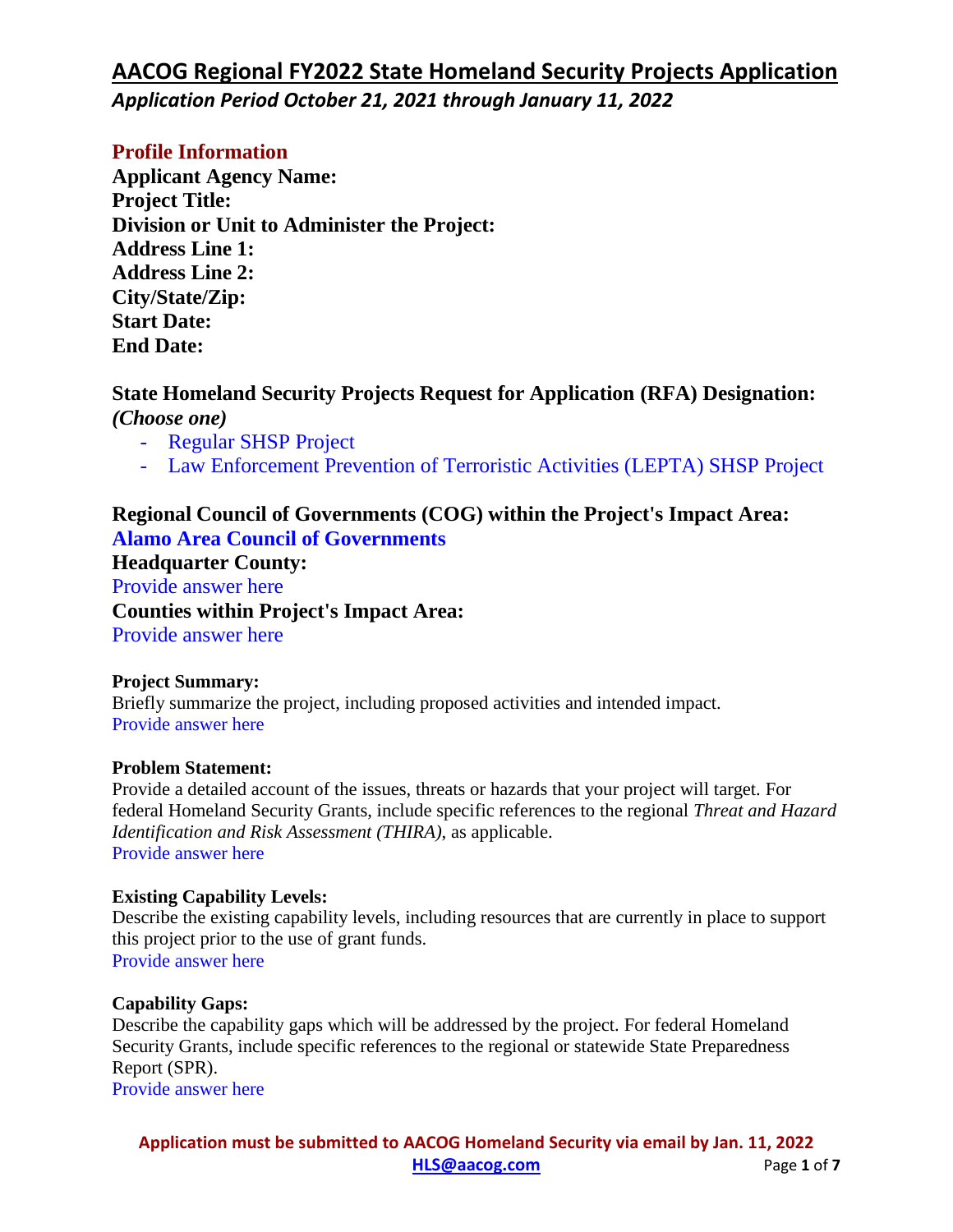### **Impact Statement:**

Describe the project goals/objectives and how this project will maintain capabilities or reduce capability gaps. Provide answer here

#### **Homeland Security Priority Actions:**

Identify the Texas Homeland Security Priority Action most closely aligned with this project. Each Priority Action is linked with an *Objective from the Texas Homeland Security Strategic Plan (HSSP)*. List the Priority Action by number and text (e.g. *1.2.3 Expand and enhance the network of human sources that can provide detailed and relevant information on known or suspected terrorist and criminal enterprises*.) Provide answer here

#### **Target Group:**

Identify the target group and population expected to benefit from this project. Provide answer here

#### **Long-Term Approach:**

Describe how the applicant agency will maintain the capabilities supported by this project without additional federal or state funds. If sustainment is dependent upon federal or state grants, describe the ongoing need for future grants, as applicable. Provide answer here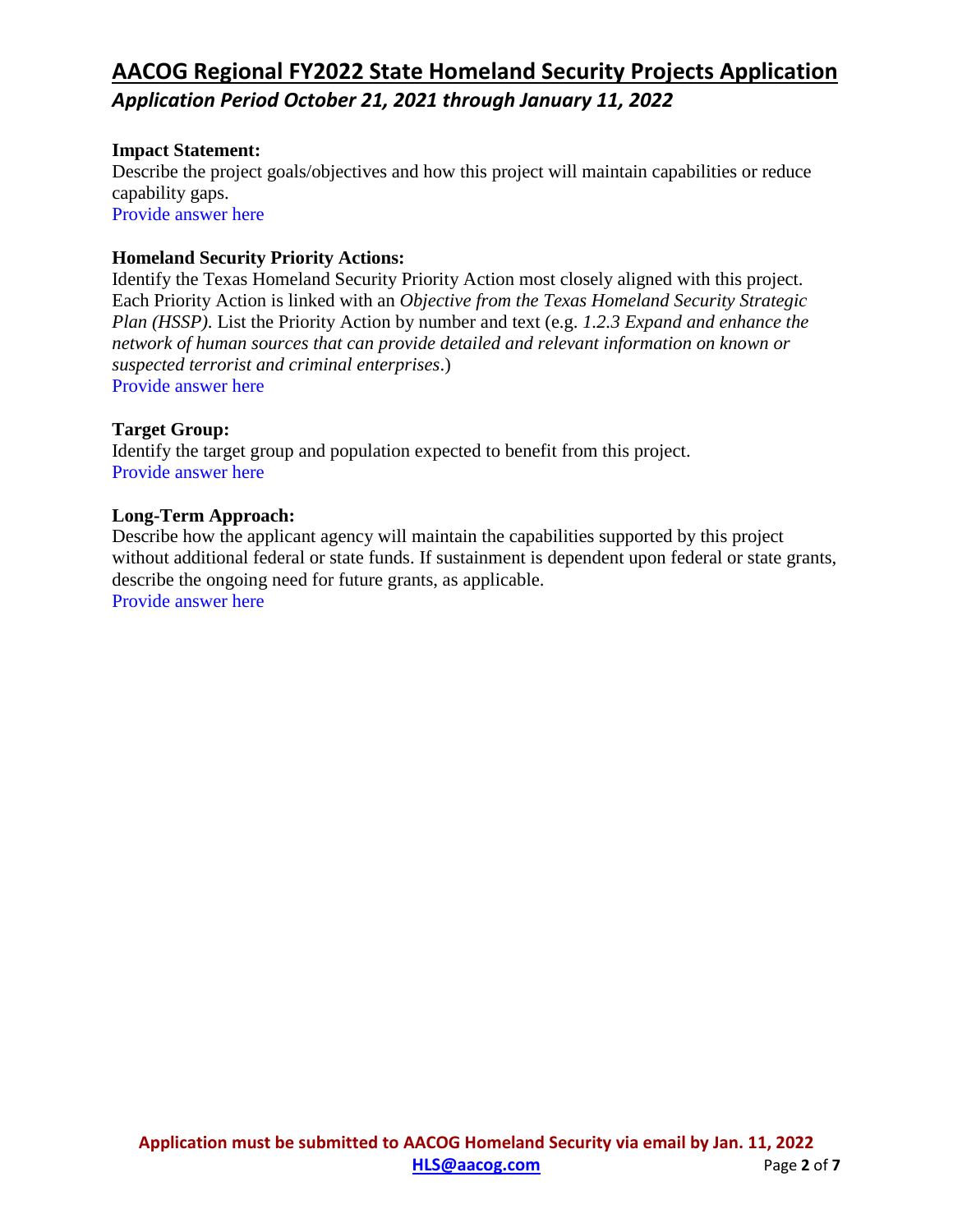### **Measures Information**

Objective Output Measures

| <b>OUTPUT MEASURE</b>                                                                | <b>TARGET</b><br><b>LEVEL</b> |
|--------------------------------------------------------------------------------------|-------------------------------|
| Number of exercises conducted.                                                       |                               |
| Number of individuals participating in exercises.                                    |                               |
| Number of people trained.                                                            |                               |
| Number of Special Response Team personnel provided with new or<br>updated equipment. |                               |
| Number of Special Response Teams created, maintained or enhanced.                    |                               |
| Number of trainings conducted.                                                       |                               |

### **Homeland Security Information**

### **Capabilities**

**Core Capability. Please Select One from reference table below:** Provide answer here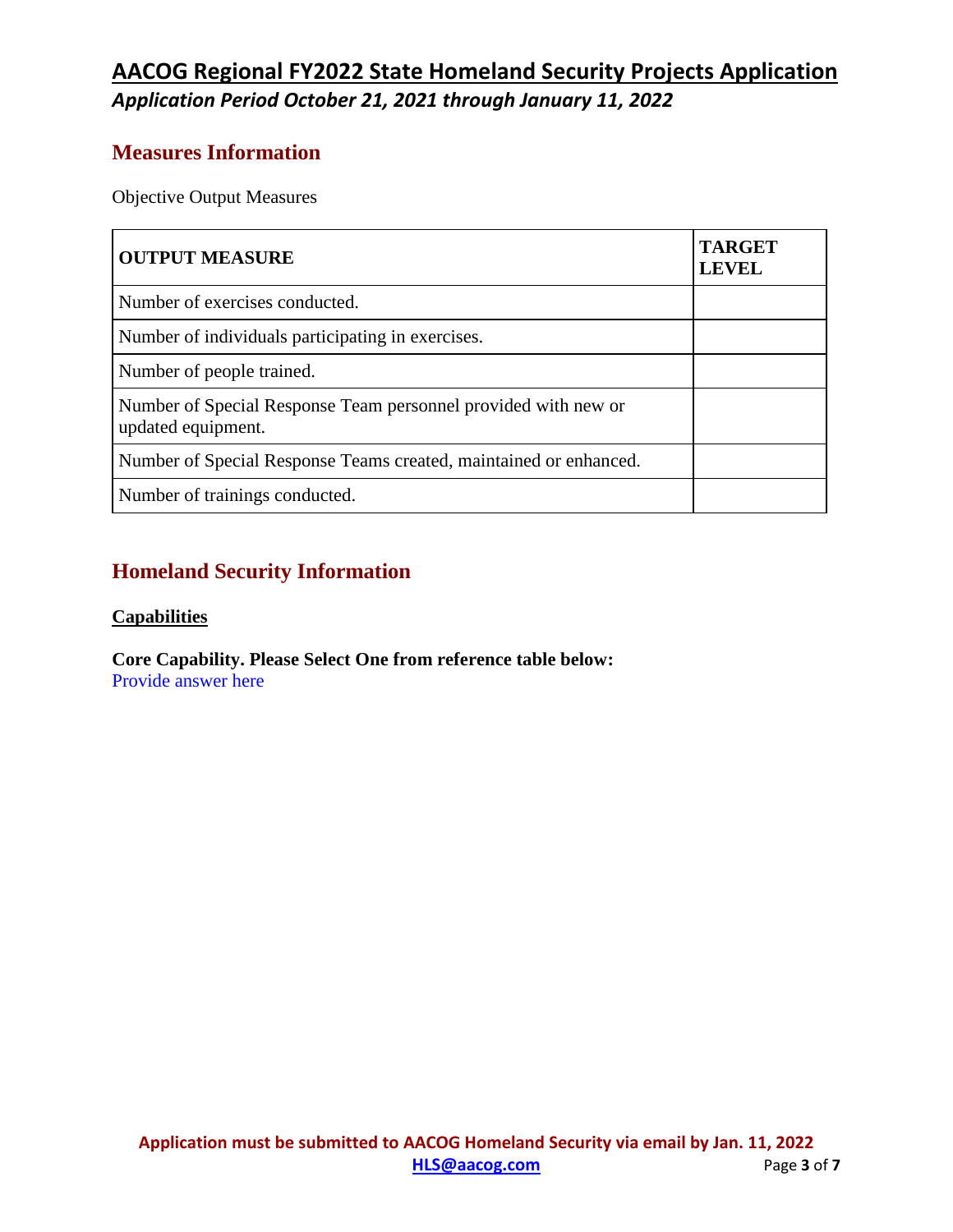| <b>Prevention</b>                                                                   | <b>Protection</b>                                                                              | <b>Mitigation</b>                                                                                                                                                                     | <b>Response</b>                                                                                | <b>Recovery</b>                                                     |                                             |  |  |
|-------------------------------------------------------------------------------------|------------------------------------------------------------------------------------------------|---------------------------------------------------------------------------------------------------------------------------------------------------------------------------------------|------------------------------------------------------------------------------------------------|---------------------------------------------------------------------|---------------------------------------------|--|--|
|                                                                                     | <b>Planning</b>                                                                                |                                                                                                                                                                                       |                                                                                                |                                                                     |                                             |  |  |
|                                                                                     | <b>Public Information and Warning</b>                                                          |                                                                                                                                                                                       |                                                                                                |                                                                     |                                             |  |  |
|                                                                                     |                                                                                                | <b>Operational Coordination</b>                                                                                                                                                       |                                                                                                |                                                                     |                                             |  |  |
| <b>Intelligence and Information Sharing</b>                                         |                                                                                                | <b>Community</b><br><b>Resilience</b>                                                                                                                                                 | <b>Infrastructure Systems</b>                                                                  |                                                                     |                                             |  |  |
|                                                                                     | <b>Interdiction and Disruption</b>                                                             | Long-term<br><b>Vulnerability</b><br><b>Reduction</b><br><b>Risk and Disaster</b><br>Resilience<br><b>Assessment</b><br><b>Threats and</b><br><b>Hazards</b><br><b>Identification</b> |                                                                                                | <b>Critical Transportation</b>                                      | <b>Economic</b><br><b>Recovery</b>          |  |  |
|                                                                                     | <b>Screening, Search, and Detection</b>                                                        |                                                                                                                                                                                       |                                                                                                | <b>Environmental</b><br><b>Response/Health and</b><br><b>Safety</b> | <b>Health and</b><br><b>Social Services</b> |  |  |
| <b>Forensics and</b><br><b>Attribution</b>                                          | <b>Access Control</b><br>and Identity<br><b>Verification</b>                                   |                                                                                                                                                                                       | <b>Fatality Management</b><br><b>Services</b>                                                  | <b>Housing</b><br>Natural and                                       |                                             |  |  |
|                                                                                     | <b>Cybersecurity</b><br><b>Physical</b>                                                        |                                                                                                                                                                                       | <b>Fire Management and</b><br><b>Suppression</b>                                               | <b>Cultural</b><br><b>Resources</b>                                 |                                             |  |  |
|                                                                                     | <b>Protective</b><br><b>Measures</b>                                                           |                                                                                                                                                                                       | <b>Logistics and Supply</b><br><b>Chain Management</b>                                         |                                                                     |                                             |  |  |
|                                                                                     | <b>Risk</b><br><b>Management for</b>                                                           |                                                                                                                                                                                       | <b>Mass Care Services</b>                                                                      |                                                                     |                                             |  |  |
|                                                                                     | <b>Mass Search and</b><br><b>Protection</b><br><b>Rescue Operations</b><br><b>Programs and</b> |                                                                                                                                                                                       |                                                                                                |                                                                     |                                             |  |  |
| <b>Activities</b><br><b>Supply Chain</b><br><b>Integrity and</b><br><b>Security</b> |                                                                                                | <b>On-scene Security,</b><br><b>Protection, and Law</b><br><b>Enforcement</b><br><b>Operational</b><br><b>Communications</b>                                                          |                                                                                                |                                                                     |                                             |  |  |
|                                                                                     |                                                                                                |                                                                                                                                                                                       |                                                                                                |                                                                     |                                             |  |  |
|                                                                                     |                                                                                                |                                                                                                                                                                                       | <b>Public Health,</b><br><b>Healthcare, and</b><br><b>Emergency Medical</b><br><b>Services</b> |                                                                     |                                             |  |  |
|                                                                                     |                                                                                                |                                                                                                                                                                                       | <b>Situational</b><br>Assessment                                                               |                                                                     |                                             |  |  |

#### Table 1: Core Capabilities by Mission Area<sup>6</sup>

Additional information on these core capabilities can be found by following the link below: [https://www.fema.gov/media-library-data/1443799615171-](https://www.fema.gov/media-library-data/1443799615171-2aae90be55041740f97e8532fc680d40/National_Preparedness_Goal_2nd_Edition.pdf) [2aae90be55041740f97e8532fc680d40/National\\_Preparedness\\_Goal\\_2nd\\_Edition.pdf](https://www.fema.gov/media-library-data/1443799615171-2aae90be55041740f97e8532fc680d40/National_Preparedness_Goal_2nd_Edition.pdf)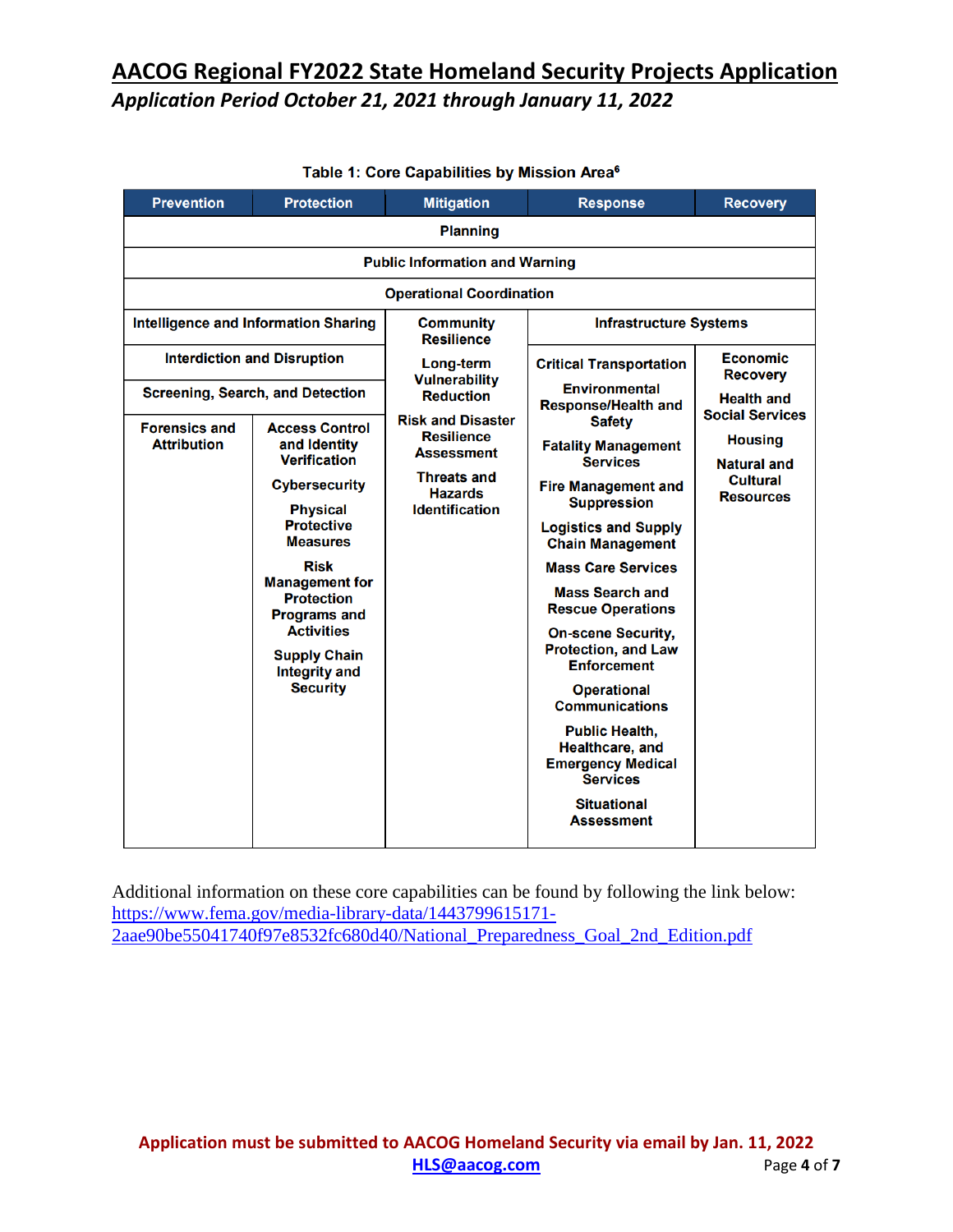### **Identify if this investment focuses on building new capabilities or sustaining existing capabilities. Please Select One:**

- Building New Capabilities
- Sustaining Existing Capabilities

#### **Are the assets or activities Deployable or Shareable? Please Select One:**

- Deployable
- Shareable
- Neither Deployable or Shareable

\_\_\_ Check if this Investment requires new construction or renovation, retrofitting, or modification of existing structures

\_\_\_Check if these funds will support a project that was previously funded with HSGP funding

#### **\*\*add AEL code description to the applications**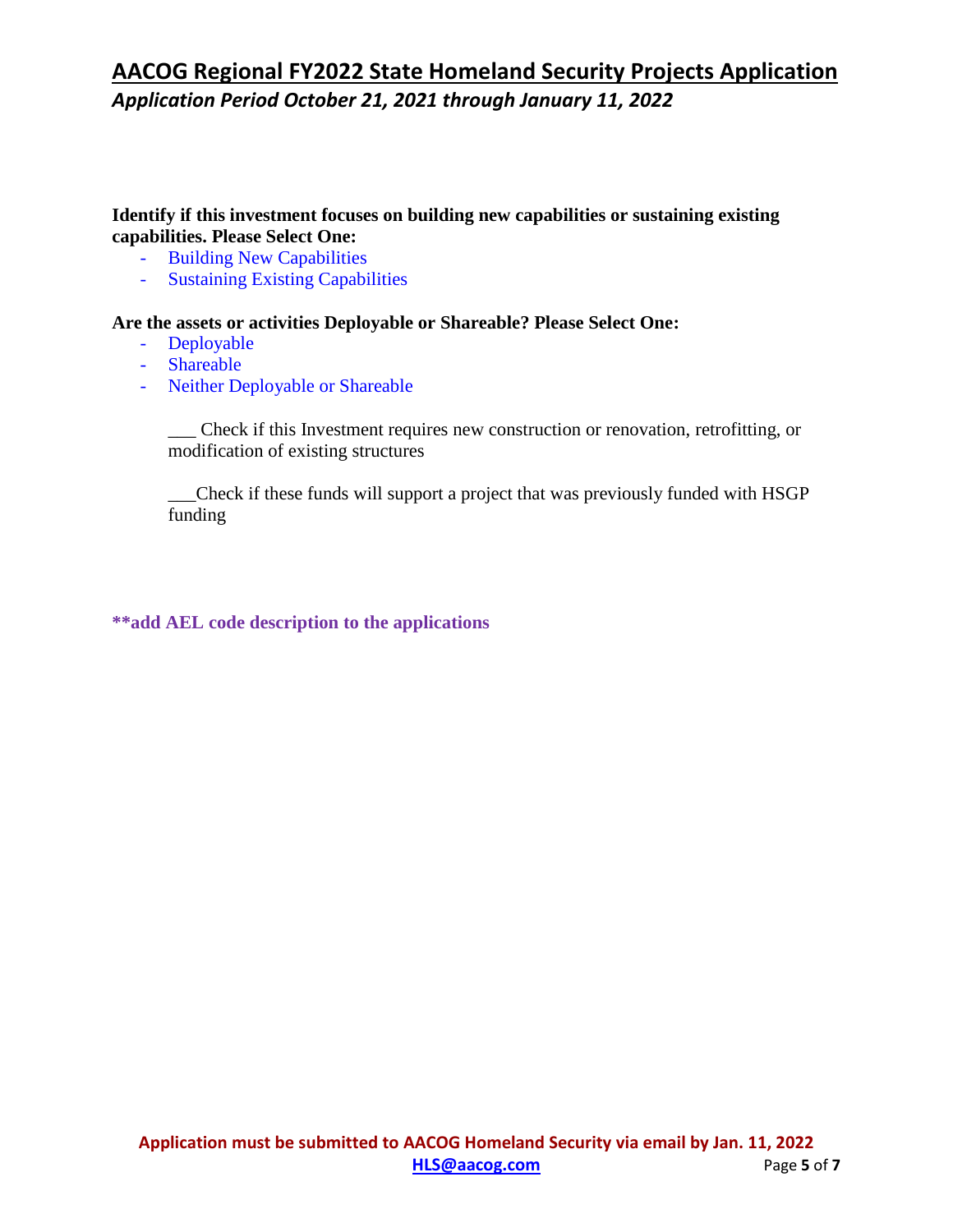### **Budget Details Information**

# **Budget Information by Budget Line Item:**<br>Categories: Personnel, Contractual/Profess

Personnel, Contractual/Professional Services, Travel/Training, Equipment, Supplies/Direct Operating Costs, Indirect Costs

| <b>CATEGORY</b> | <b>DESCRIPTION</b> | $\bf{OOG}$ | $\bf TOTAL$ | $UNIT\%$ |
|-----------------|--------------------|------------|-------------|----------|
|                 |                    |            |             |          |
|                 |                    |            |             |          |
|                 |                    |            |             |          |
|                 |                    |            |             |          |
|                 |                    |            |             |          |
|                 |                    |            |             |          |
|                 |                    |            |             |          |
|                 |                    |            |             |          |
|                 |                    |            |             |          |
|                 |                    |            |             |          |
|                 |                    |            |             |          |
|                 |                    |            |             |          |
|                 |                    |            |             |          |